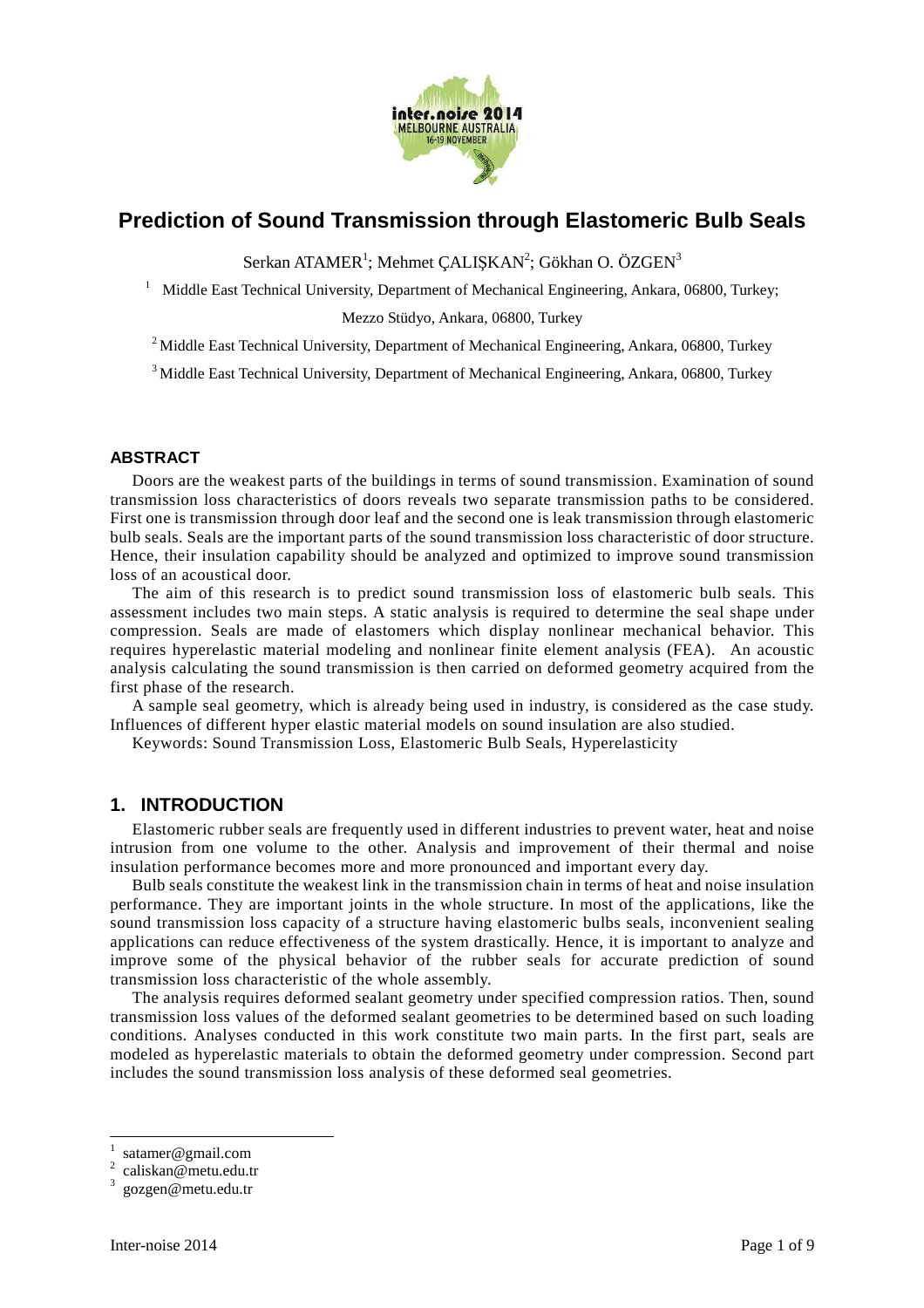# **2. STATIC ANALYSIS**

## **2.1 Seal Geometry and FEA Model**

The section of seal geometry that is used in this research is given in Figure 1. From this geometry, a 3D model is obtained by defining new bodies representing the air inside and outside the geometry. The 3D model is illustrated in Figure 2.



Figure 1 - Section of the seal geometry that is used



Figure 2 - FEA model of the seal and air

FEA model includes 4 main parts. One part is assigned for the sealant material, and three parts for the air inside and outside of the sealant. Model consists of 2456 elements and 13732 nodes. Information related to mesh statistics is given in Table 1.

| Table 1 – Mesh statistics |          |          |          |                  |                                                                                                                                                                                          |  |  |  |  |
|---------------------------|----------|----------|----------|------------------|------------------------------------------------------------------------------------------------------------------------------------------------------------------------------------------|--|--|--|--|
| Mesh Metric               | Min      | Max      | Average  | Standard<br>Dev. | Definition                                                                                                                                                                               |  |  |  |  |
| Element<br>Quality        | 0.301194 | 0.999999 | 0.936033 | 0.126064         | 0: Elements having nearly zero volume<br>1: perfect cube element                                                                                                                         |  |  |  |  |
| <b>Aspect Ratio</b>       | 1        | 7.6444   | 1.38923  | 0.833945         | 1: Square or equilateral triangle elements<br>20: Square or triangle elements which are too<br>deformed                                                                                  |  |  |  |  |
| Jacobian<br>Ratio         | 1        | 6.9659   | 1.29141  | 0.67899          | 1: Elements which have perfect triangle or rectangle<br>having no midside nodes<br>1000: Elements having midside nodes so that any<br>increase in Jacobian ratio would break the element |  |  |  |  |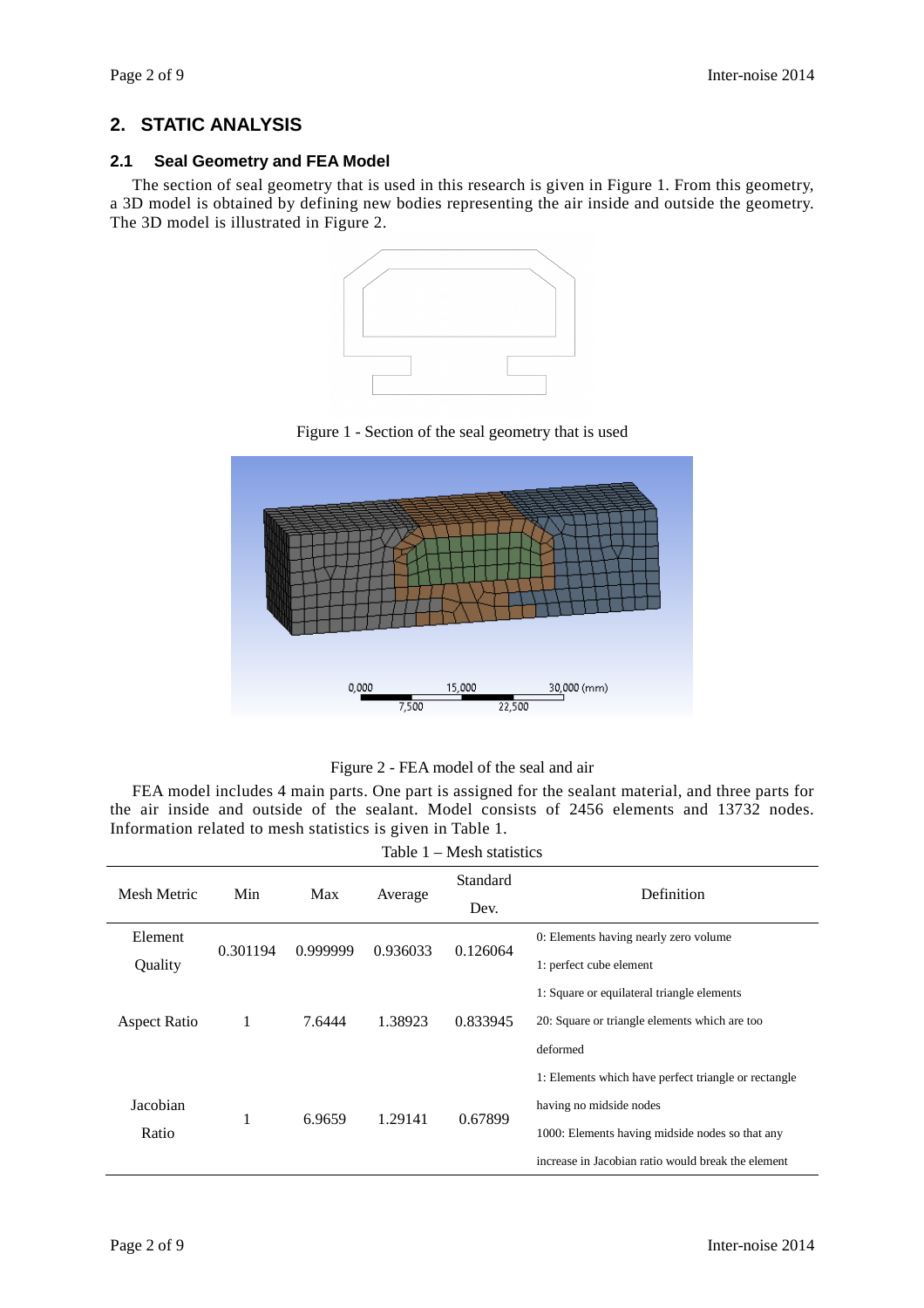### **2.2 Material Characterization**

There are two materials to be defined for the analysis: hyperelastic seal and air. For the hyperelastic material characterization, two different material constants set from three different hyperelastic material models are taken from the literature. Table 2 shows the cases for hyperelastic material models and material constant sets.

| Case           | Hyperelastic Material Model | <b>Material Constant Set</b> |  |
|----------------|-----------------------------|------------------------------|--|
|                |                             | $\mu_1 = 0.63 MPa$           |  |
|                |                             | $\mu_2 = 0.0012 MPa$         |  |
|                | 3rd order Ogden(1)          | $\mu_{3} = -0.01 MPa$        |  |
| 1              |                             | $\alpha_1 = 1.3 MPa$         |  |
|                |                             | $\alpha_2 = 5.0 MPa$         |  |
|                |                             | $\alpha_{3} = -2.0 MPa$      |  |
| $\overline{2}$ | Arruda-Boyce (2)            | $\mu = 0.033379MPa$          |  |
|                |                             | $\lambda_{1} = 0.9736532$    |  |

Table 2 - Hyperelastic material characterization constants

The other material definition is the air. Air is an important part for the acoustic analysis. However, for the consistency of whole analysis, air is also modeled for the static analysis part since the deformed geometries are imported directly from static analysis to the harmonic analysis.

In order to exclude the effect of air deformation on sealant and ensure the model integrity, air is modeled as a dummy material having nearly zero Young's modulus and zero Poisson's ratio. Zero modulus value would yield nearly zero response force and zero Poisson's ratio would provide no lateral deformation on air part when the sealant system is deformed from the top surface.

### **2.3 FEA Results**

In two different cases, different hyperelastic material models are defined in elastomers. Both of them are subjected to same boundary conditions and loading conditions. In order to differentiate the resulting deformed geometry, total deformation results are obtained for both cases. Interior air cavity pressure is ignored in the static analysis.

Analyses are performed in ANSYS software. ANSYS is capable of modeling nonlinear hyperelastic material behavior with large deformations. Newton-Raphson method is used for solving nonlinear problems. For both cases, information about the convergence criteria is given in Appendix. The structure experiences a 2 mm deformation downwards.

Figures 3 and 4 show the total deformation in mm for Case 1. Figure 3 displays the deformation of seal geometry, while Figure 4 illustrates the deformation of surrounding air structure. Results obtained for these cases are given in Figures 5 and 6, respectively.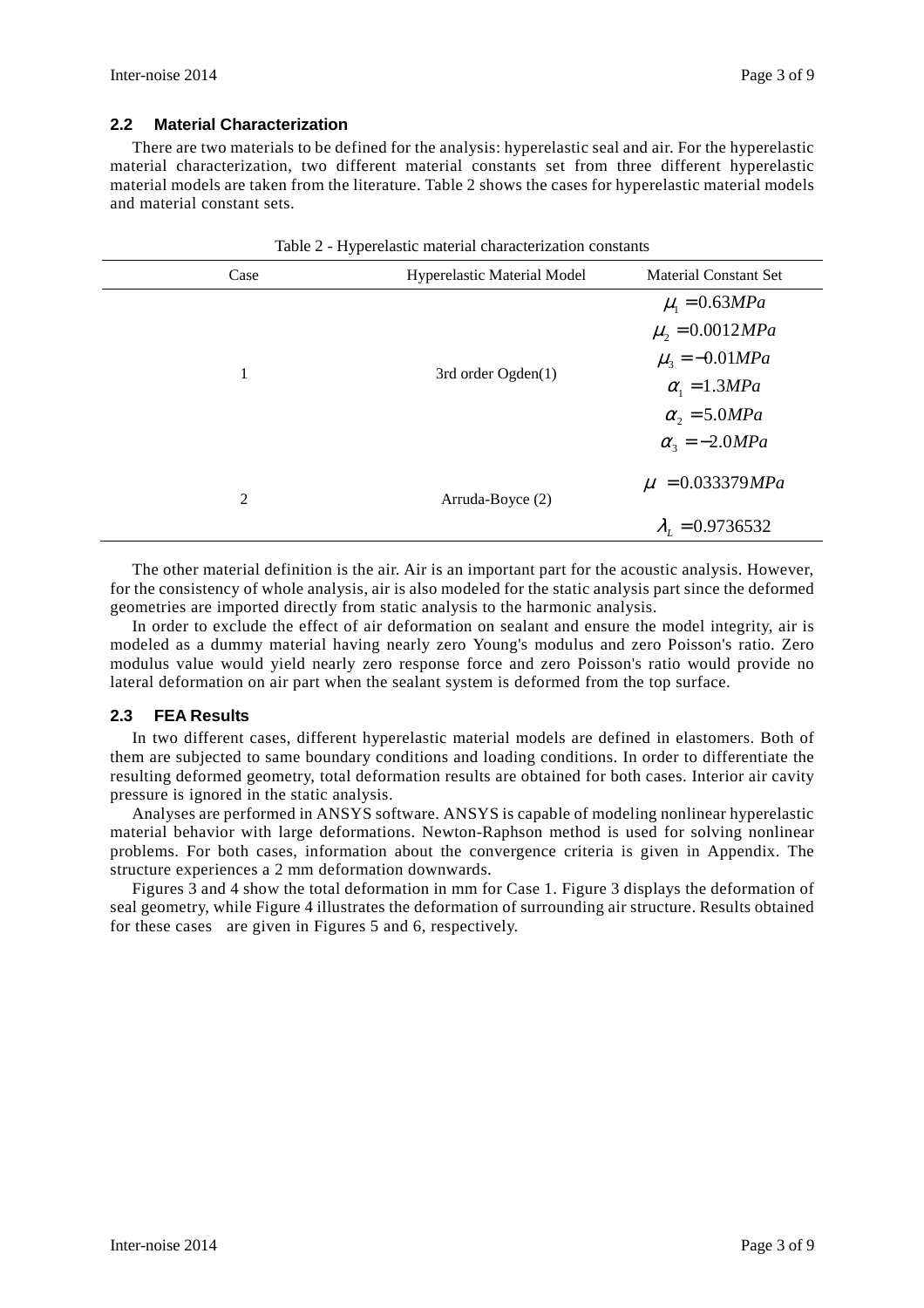| Unit: mm<br>Time: 1 | A: Static Structural<br><b>Total Deformation</b><br><b>Type: Total Deformation</b><br>8/13/2014 4:18 PM |       |       |                  |             |  |
|---------------------|---------------------------------------------------------------------------------------------------------|-------|-------|------------------|-------------|--|
|                     | 2.0214 Max<br>1.7968<br>1.5722<br>1.3476<br>1.123<br>0.8984<br>0.6738<br>0.4492                         |       |       |                  |             |  |
|                     | 0.2246<br>0 Min                                                                                         | 0.000 | 7.500 | 15.000<br>22.500 | 30.000 (mm) |  |

Figure 3 - Total deformation of seal geometry, Case 1



Figure 4 - Total deformation of air, Case 1



Figure 5 - Total deformation of seal geometry, Case 2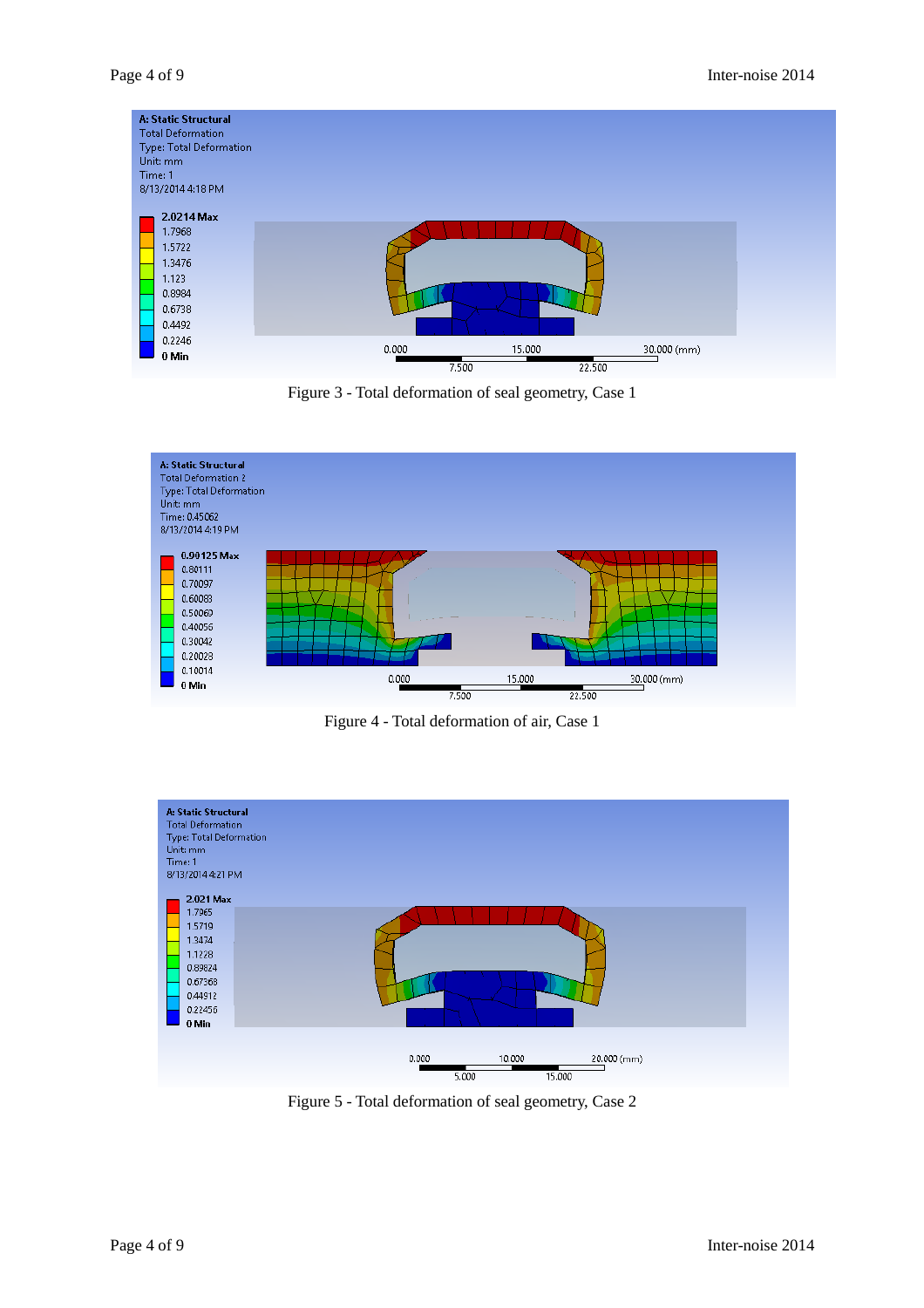

Figure 6 - Total deformation of air, Case 2

# **3. ACOUSTIC ANALYSIS**

### **3.1 Deformed seal geometry and FEA model**

Deformed FE model is obtained by tracking the coordinates of the nodes in static structural analysis. From these new coordinates, the deformed model is generated. For the acoustic analysis, body under 2mm deformation is used. Figure 7 shows the deformed geometry used as an initial geometry in harmonic analysis.



Figure 7 - Deformed geometry and mesh used in acoustic FEA

### **3.2 Material Characterization**

Air and elastomer are modeled in this part. Air is defined as an acoustic body in which Helmholtz equation is considered. The fluid is assumed to be compressible and without any mean flow. Viscous effects and temperature dependent parameters are also neglected. Mass density of the air is taken as 1.2041 kg/m<sup>3</sup> and speed of sound is defined as  $343.24$  m/s

Elastomers have frequency dependent modulus and damping characteristics. However, frequency dependency is overlooked in the assignment of these parameters in this study. The rubber bulk modulus is considered infinite as the seal in this application is not highly confined. The temperature and time dependent material properties of elastomer are also not considered in this work.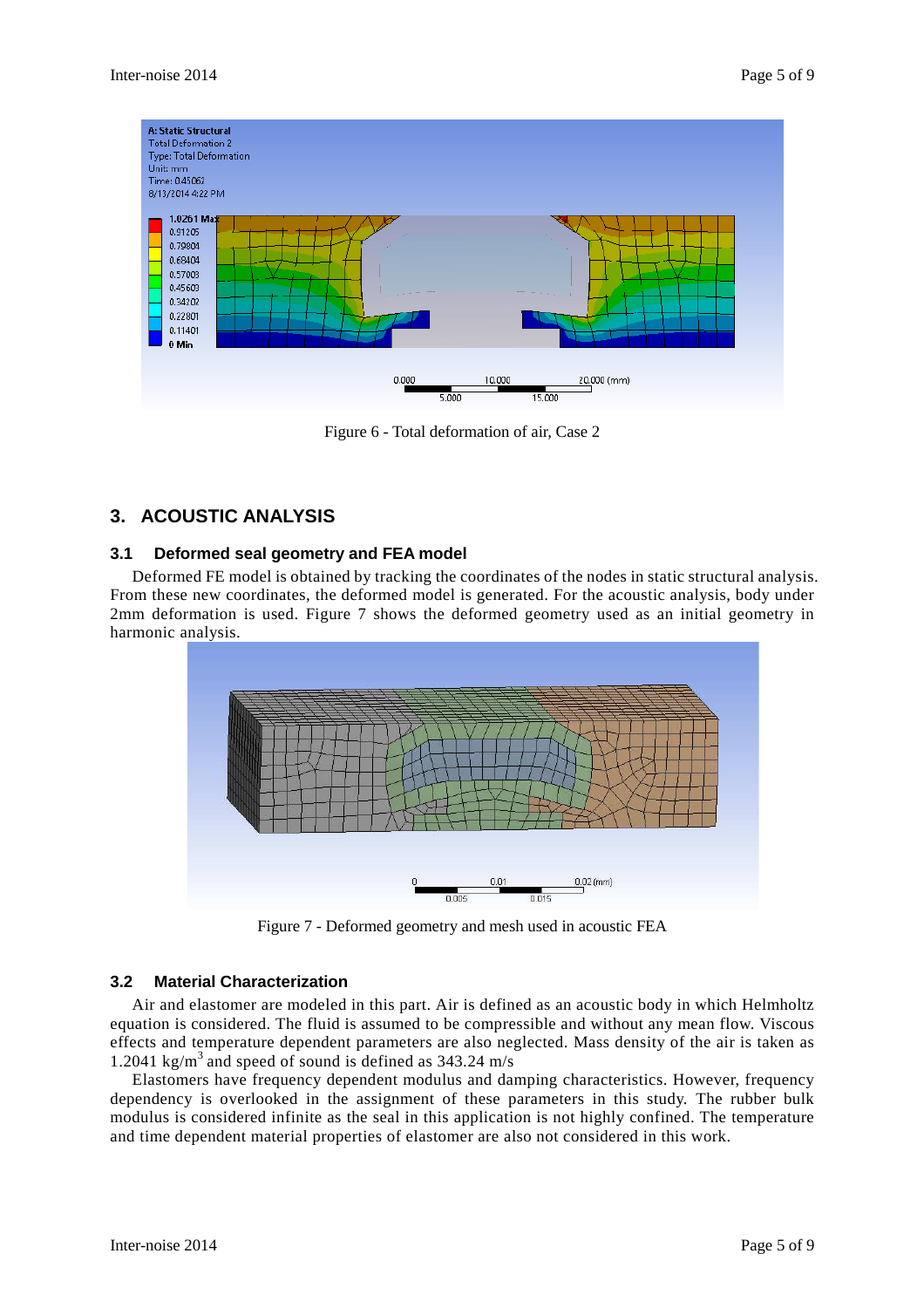### **3.3 FEA Results**

For the acoustic FEA, 4 parts are modeled. Three air parts are defined as acoustic bodies with already mentioned characteristics. Moreover, all of the acoustic bodies are modeled to possess acoustic-structure coupling. Hence, acoustic FSI interfaces are also defined in the model. Lastly, acoustic radiation boundary conditions are applied at the inlet and outlet section of the model to characterize non-reflective boundary conditions.

Acoustic boundary condition, by default, is the rigid wall Neumann boundary condition. This is a symmetry condition that can reduce the model size. As an acoustic excitation, harmonic normal surface velocity with amplitude of 0.1 mm/s is applied at the inlet section of the model.

In order to verify FEA model, the case of two independent membranes separated by an air gap was treated. The same boundary conditions and excitations are applied to the simplified model, and results are compared with the data obtained from transfer matrix method that Park et al. realized.



Figure 8 - Dual membrane model (Taken from: J. Park et al. Sound Transmission through Elastomeric Bulb Seals) (3)



Figure 9 - FE model of dual membrane approximation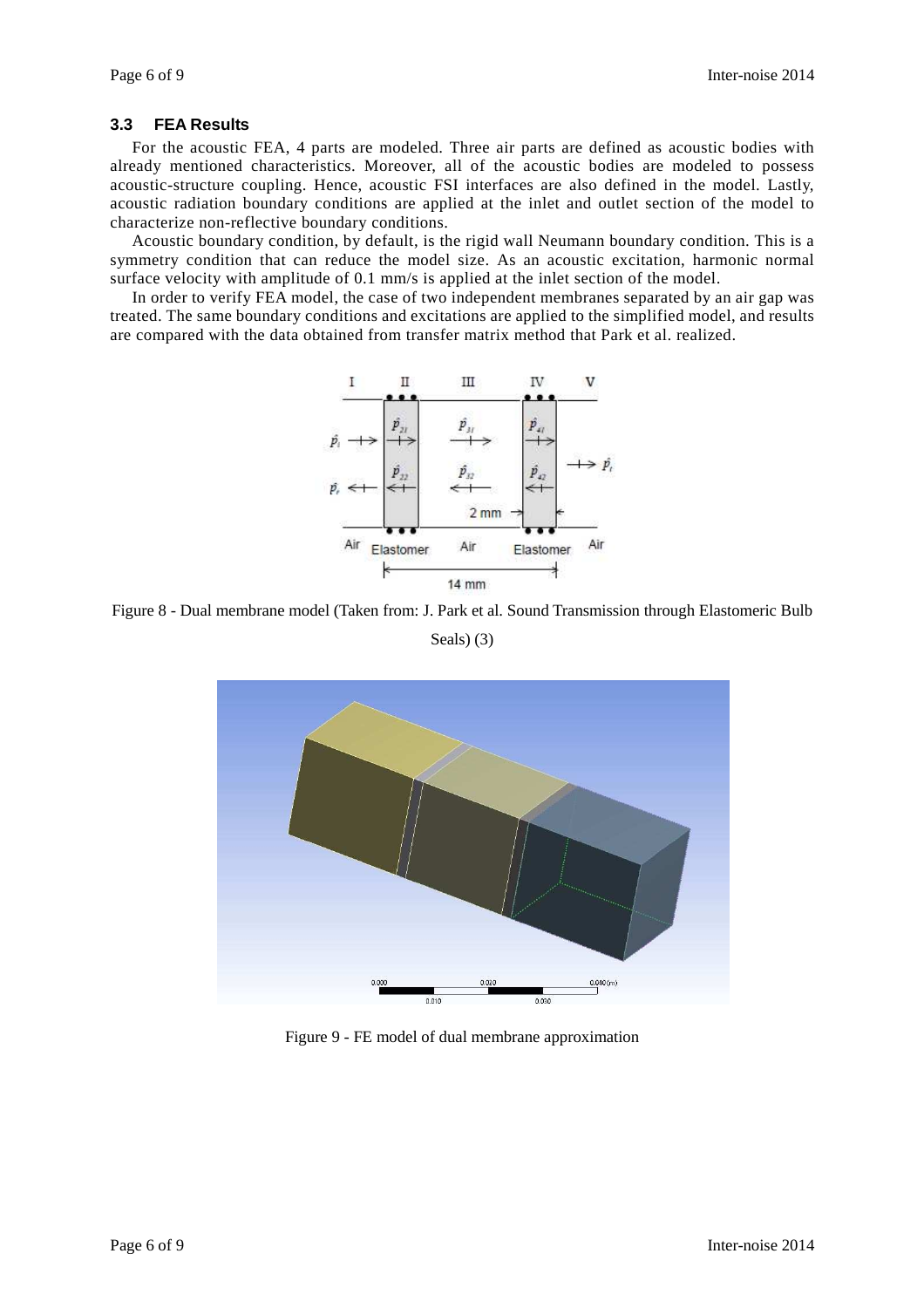

Figure 10 - TL obtained from dual membrane model, by transfer matrix method (Taken from: J. Park et al. Sound Transmission through Elastomeric Bulb Seals)(3)



Figure 11- TL obtained from FEA of dual membrane model

Then, results obtained from full model are given in Figure 12.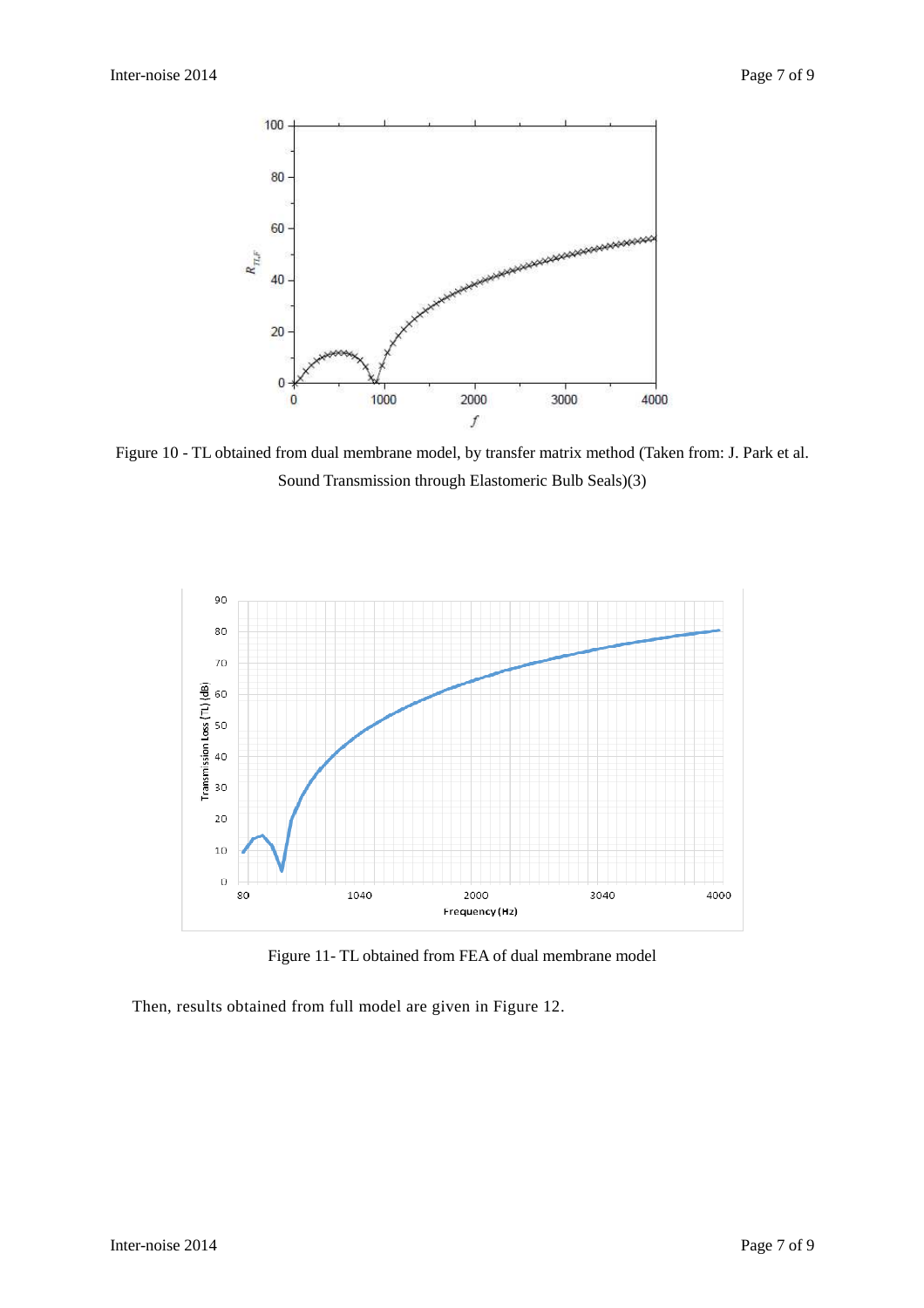

Figure 12 - TL obtained from full model

### **4. DISCUSSIONS AND CONCLUSIONS**

Hyperelasticity is always a burden in FEA. It has nonlinear behavior since the body undergoes a large deformation and the material itself has nonlinear stress-strain relation. Using nonlinear solvers and defining proper time steps can solve nonlinear problems.

For the characterization of hyperelastic materials, since the stress-strain relationship is not linear, constant value of modulus is not enough. Materials should be tested to obtain their tension, compression and shear behavior to get nonlinear stress-strain curves. From these curves, hyperelastic material models can fit a curve to acquire material constants. In this work, two different sets of material constants are taken from literature. One of them employs 3rd order Ogden model, while the other applies an Arruda-Boyce model.

In this study, total deformation is important rather than loading conditions on elastomeric seal. From this perspective, different material constants give almost identical results in terms of total deformation. Taken into account of the fact that, elastomers can differ in composition and different compositions can lead to different mechanical behavior, a future work can be done by testing the material sample having same composition with the evaluated seal geometry. This will yield more reasonable results in obtaining deformed geometry.

Deformed geometry is carried from the static structural analysis to harmonic analysis in ANSYS environment, to relieve the necessity of any other mesh generator. New coordinates of the nodes in static structural analysis after deformation are tracked to generate new surfaces in harmonic analysis.

Acoustic analysis is done using Acoustics\_ACT extension in ANSYS. This extension eliminates the need for APDL in acoustic analyses.

In order to verify the FE model, a simplified analysis is performed on the dual membrane model that mimics the sound transmission characteristics of the sealant. The trend obtained from simplified FEA is coherent with the result obtained from transfer matrix method performed by Park et al (3). Frequencies where the TL takes its lowest value differ though as separation distances between the membranes are not the same leading to different cavity resonance frequencies.

The same boundary conditions and excitations are applied to the full model since the trend between analytic methods and numerical analysis are quite similar. Sound transmission loss values are obtained by defining acoustical ports at the inlet and exit of the model, and correlating the acoustic power between these ports. Obtained results and trends are coherent with the similar studies (4).

Different sealant geometries can be analyzed and optimum seal geometry can be obtained for future work. Hyperelastic material modeling should be done by material testing, since the composition plays